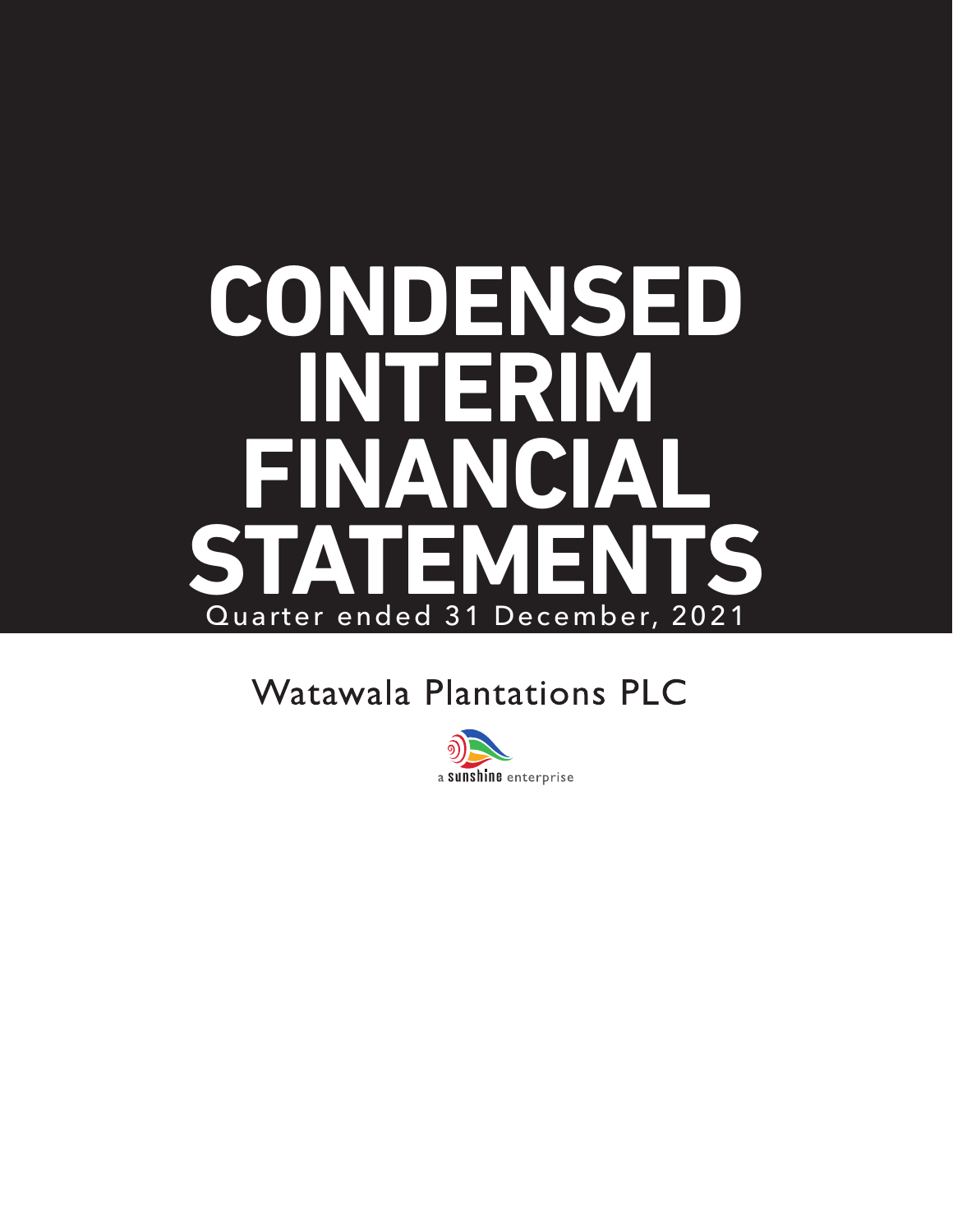### **Chairman's Message**

#### Dear Shareholder,

#### Watawala Plantations PLC (CSE: WATA)

Watawala Plantations PLC posted a record revenue of LKR 5.0 billion at group level for the nine months ending 31st December 2021 (9M FY 21/22), up 69.4% YoY. Palm oil sector revenue was LKR 4.5 billion, up 81.8% YoY driven by higher NSA and production volumes during the period.

Profit after tax (PAT) at group level was a record LKR 2.7 billion during 9M FY21/22, up by LKR 1.4 billion compared to the same period last year. Margin improvement was driven by growth in top-line.

The net assets per share increased to LKR 30.78 as at 31st December 2021 from LKR 24.90 as at 31st March 2021 due to increase in retained earnings, which was partly offset by the final dividend for FY 20/21 of LKR 3.00 per share paid during 1Q FY 21/22, and interim dividend of LKR 6.00 per share paid during 3Q FY 21/22.

#### Watawala Dairy Limited (WDL)

Revenue was LKR 511.0 million for the period ending 31st December 2021 (9M FY 21/22), up 5.5% YoY due to increase in milk prices. Gross margins contracted during the period predominantly due to the increase in feed cost.

#### COVID-19 Impact

Despite the pandemic, palm oil operations were conducted at an optimal level during the period. Whilst the dairy business operated at normal capacity, sourcing feed was challenging due to the import ban on maize, and low domestic maize production which is the main ingredient in our dairy feed. We have high employee vaccination rates, and continue to encourage and facilitate vaccination.

#### **Outlook**

Palm oil prices are expected to increase marginally in the coming quarter. The removal of subsidy on chemical/ inorganic fertilizer, and shortage of fertilizer is expected to increase cost of production, and negatively impact yield in the palm oil segment. The Company is increasing in-house production of compost fertilizer and exploring alternative fertilizers to maintain healthy growth and yields, whilst controlling cost.

The dairy segment is expected to further consolidate its operations with better prices due to the increase in demand for fresh milk in Sri Lanka. The capital raised via a private placement to SBI, Japan in 1Q FY 21/22 was used to finance the importation of 125 pregnant heifers of Holstein Friesian and Holstein Jersey breeds in 3Q FY 21/22.

Demijesnih

**Sunil G Wijesinha**  *Chairman 2 February 2022*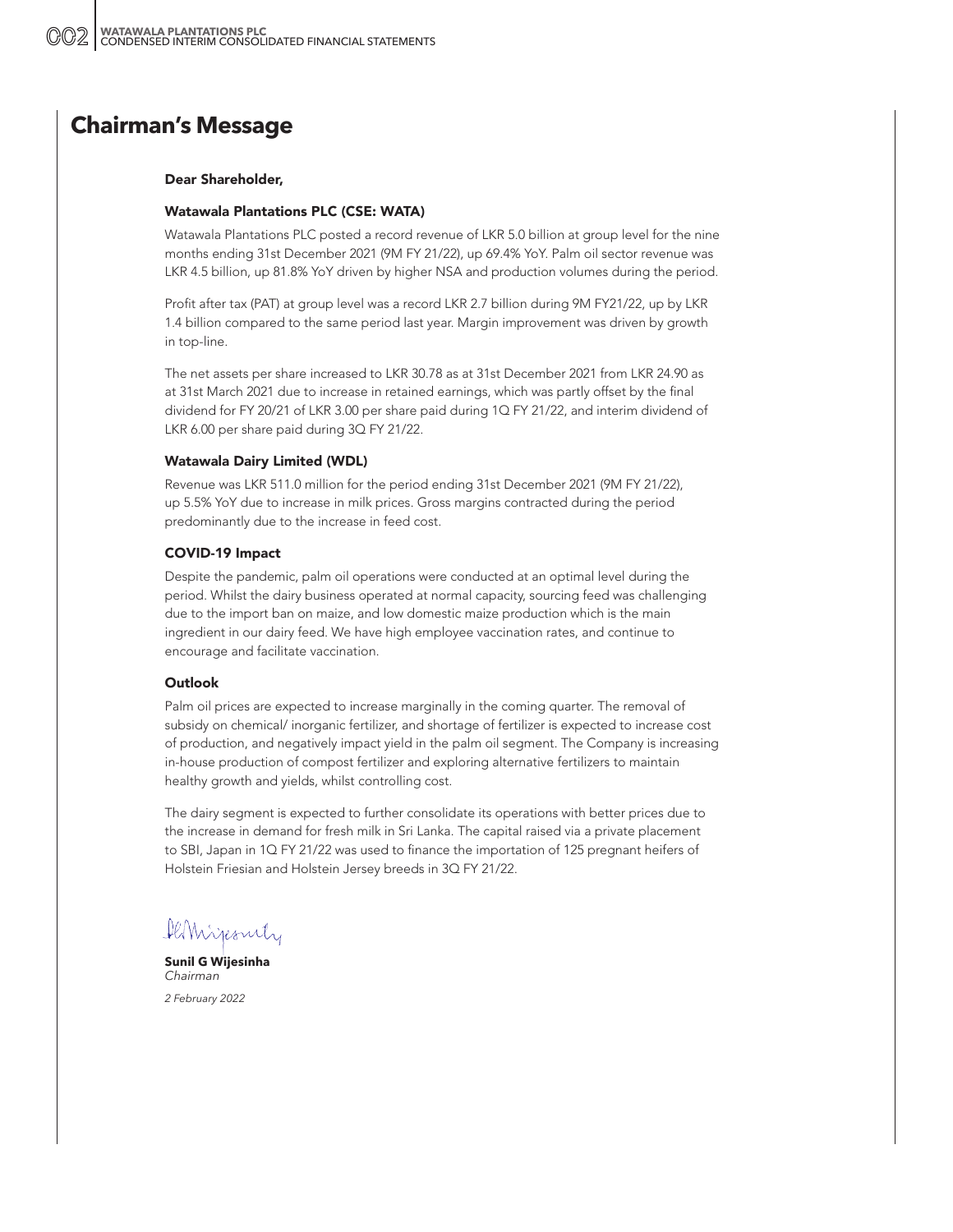# **Condensed Consolidated Income Statement**

|                                                             |            | Quarter ended 31 December |        | Nine months ended 31 December |               |        |  |
|-------------------------------------------------------------|------------|---------------------------|--------|-------------------------------|---------------|--------|--|
|                                                             | 2021       | 2020                      | Change | 2021                          | 2020          | Change |  |
| <b>Revenue</b>                                              | 1,627,287  | 846,105                   | 92%    | 5,033,465                     | 2,971,533     | 69%    |  |
| Cost of sales                                               | (779, 076) | (425, 972)                | 83%    | (2,072,000)                   | (1, 385, 267) | 50%    |  |
| Gross profit                                                | 848,211    | 420,133                   | 102%   | 2,961,465                     | 1,586,266     | 87%    |  |
| Other Income                                                | 33,093     | 35,815                    | $-8%$  | 71,259                        | 105,424       | $-32%$ |  |
| Gain/(loss) on changes in fair value of biological assets   |            |                           |        | 11,193                        | (3,767)       | n/a    |  |
| Administrative expenses                                     | (77, 287)  | (61, 593)                 | 25%    | (219, 754)                    | (191, 261)    | 15%    |  |
| Operating profits                                           | 804,017    | 394,355                   | 104%   | 2,824,163                     | 1,496,662     | 89%    |  |
| Finance Income                                              | 20,016     | 6,967                     | 187%   | 35,829                        | 16,925        | 112%   |  |
| <b>Finance Costs</b>                                        | (16, 714)  | (14, 702)                 | 14%    | (51, 305)                     | (81, 120)     | $-37%$ |  |
| Net Finance Income/(Costs)                                  | 3,302      | (7, 735)                  | n/a    | (15, 476)                     | (64, 195)     | $-76%$ |  |
| Profit before income tax                                    | 807,319    | 386,620                   | 109%   | 2,808,687                     | 1,432,467     | 96%    |  |
| Income tax expenses                                         | (25, 820)  | (41, 032)                 | $-37%$ | (138,500)                     | (169, 379)    | $-18%$ |  |
| Profit for the period                                       | 781,499    | 345,588                   | 126%   | 2,670,187                     | 1,263,088     | 111%   |  |
| Profit is attributable to:                                  |            |                           |        |                               |               |        |  |
| Equity holders of the parent                                | 780,874    | 345,588                   |        | 2,666,910                     | 1,263,088     |        |  |
| Non-controlling interests                                   | 625        |                           |        | 3,277                         |               |        |  |
|                                                             | 781,499    | 345,588                   |        | 2,670,187                     | 1,263,088     |        |  |
| Basic earning per share (LKR)                               | 3.84       | 1.70                      |        | 13.13                         | 6.21          |        |  |
| <b>Consolidated Statement of other Comprehensive Income</b> |            |                           |        |                               |               |        |  |
| Profit for the period                                       | 781,499    | 345,588                   | 126%   | 2,670,187                     | 1,263,088     | 111%   |  |
| Other comprehensive income                                  |            |                           |        |                               |               |        |  |
| Total comprehensive income for the period                   | 781,499    | 345,588                   | 126%   | 2,670,187                     | 1,263,088     | 111%   |  |
| Total comprehensive income attributable to                  |            |                           |        |                               |               |        |  |
| Equity holders of the parent                                | 780,874    | 345,588                   | 126%   | 2,666,910                     | 1,263,088     | 111%   |  |
| Non-controlling interests                                   | 625        |                           | n/a    | 3,277                         |               | n/a    |  |
| Total comprehensive income for the period                   | 781,499    | 345,588                   | 126%   | 2,670,187                     | 1,263,088     | 111%   |  |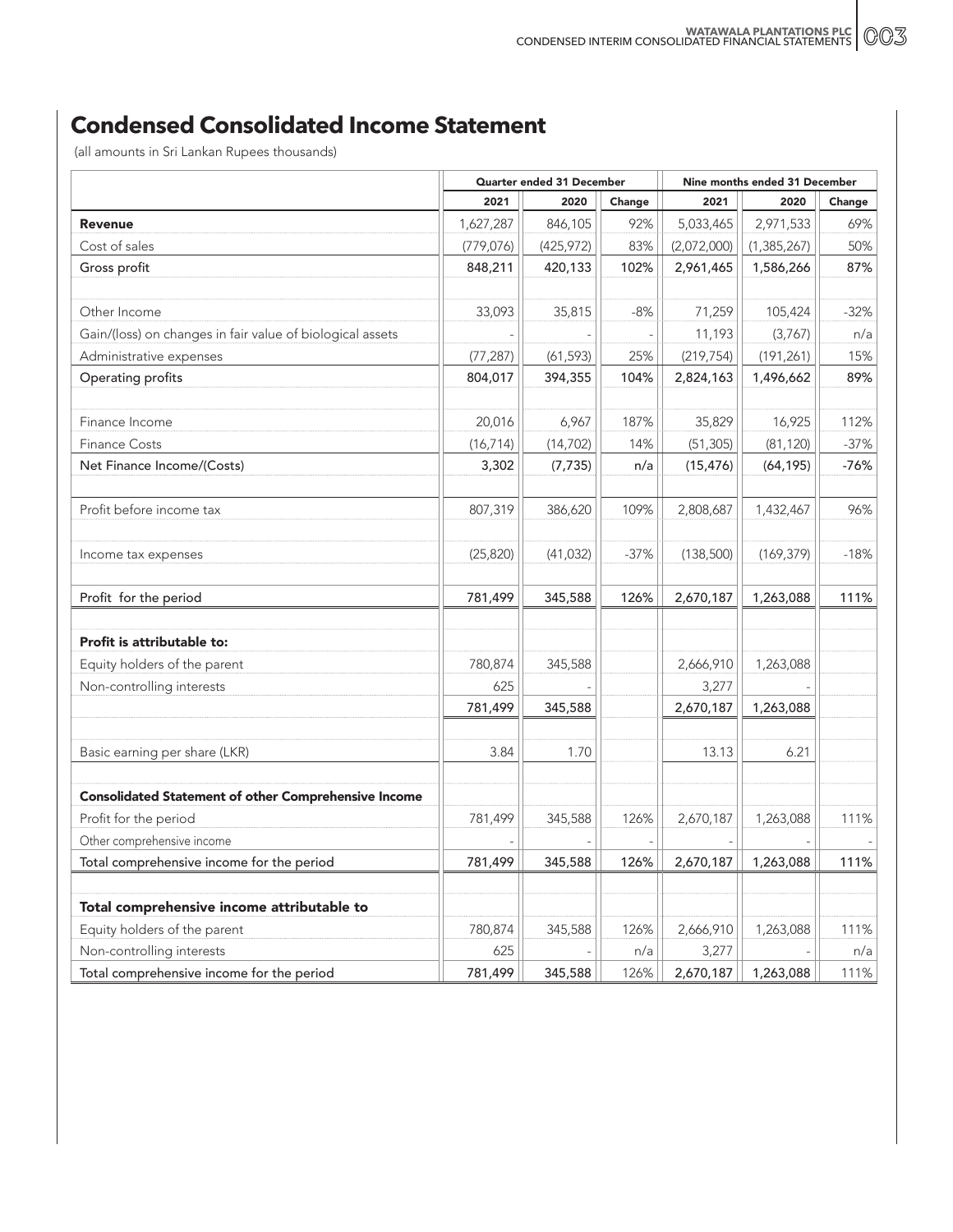# **Condensed Company Income Statement**

|                                                             | Quarter ended 31 December |            |        | Nine months ended 31 December |            |        |  |
|-------------------------------------------------------------|---------------------------|------------|--------|-------------------------------|------------|--------|--|
|                                                             | 2021                      | 2020       | Change | 2021                          | 2020       | Change |  |
| <b>Revenue</b>                                              | 1,451,194                 | 674,392    | 115%   | 4,523,533                     | 2,488,111  | 82%    |  |
| Cost of sales                                               | (611, 223)                | (274, 575) | 123%   | (1,607,560)                   | (957, 048) | 68%    |  |
| Gross profit                                                | 839,971                   | 399,817    | 110%   | 2,915,973                     | 1,531,063  | 90%    |  |
| Other Income                                                | 22,044                    | 19,086     | 15%    | 34,310                        | 63,074     | $-46%$ |  |
| Gain/(loss) on changes in fair value of biological assets   |                           |            |        | 20,542                        | (6, 349)   | n/a    |  |
| Administrative Expenses                                     | (74, 266)                 | (58, 135)  | 28%    | (211, 356)                    | (184, 353) | 15%    |  |
| Operating profits                                           | 787,749                   | 360,768    | 118%   | 2,759,469                     | 1,403,435  | 97%    |  |
| Finance Income                                              | 19,773                    | 10,709     | 85%    | 36,407                        | 29,204     | 25%    |  |
| <b>Finance Costs</b>                                        | (10, 157)                 | (13, 206)  | $-23%$ | (32, 461)                     | (52,049)   | $-38%$ |  |
| Net Finance Income/(Costs)                                  | 9,616                     | (2, 497)   | n/a    | 3,946                         | (22, 845)  | n/a    |  |
| Profit before income tax                                    | 797,365                   | 358,271    | 123%   | 2,763,415                     | 1,380,590  | 100%   |  |
| Income tax expenses                                         | (21, 499)                 | (41, 032)  | $-48%$ | (131, 179)                    | (169, 379) | $-23%$ |  |
| Profit for the period                                       | 775,866                   | 317,239    | 145%   | 2,632,236                     | 1,211,211  | 117%   |  |
| Basic earning per share (LKR)                               | 3.82                      | 1.56       |        | 12.95                         | 5.96       |        |  |
| <b>Consolidated Statement of other Comprehensive Income</b> |                           |            |        |                               |            |        |  |
| Profit for the period                                       | 775,866                   | 317,239    | 145%   | 2,632,236                     | 1,211,211  | 117%   |  |
| Other comprehensive income                                  |                           |            |        |                               |            |        |  |
| Total comprehensive income for the period                   | 775,866                   | 317,239    | 145%   | 2,632,236                     | 1,211,211  | 117%   |  |
| Total comprehensive income attributable to                  |                           |            |        |                               |            |        |  |
| Equity holders of the parent                                | 775,866                   | 317,239    | 145%   | 2,632,236                     | 1,211,211  | 117%   |  |
| Total comprehensive income for the period                   | 775,866                   | 317,239    | 145%   | 2,632,236                     | 1,211,211  | 117%   |  |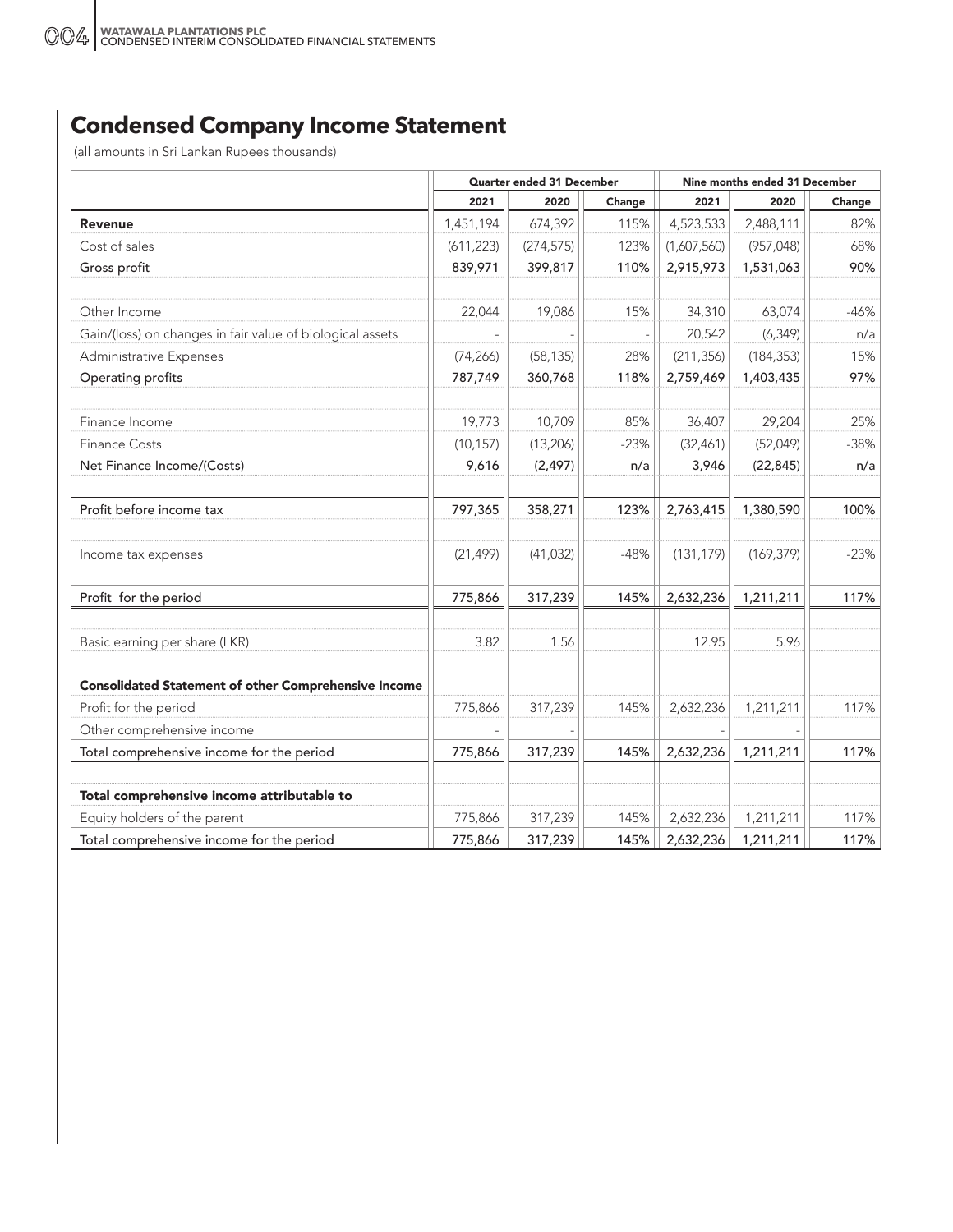### **Condensed Statement of Financial Position**

(all amounts in Sri Lankan Rupees thousands)

|                                                                          | Group                |                          | Company                  |            |  |
|--------------------------------------------------------------------------|----------------------|--------------------------|--------------------------|------------|--|
| As at                                                                    | 31.12.2021           | 31.03.2021               | 31.12.2021               | 31.03.2021 |  |
| <b>Assets</b>                                                            |                      |                          |                          |            |  |
| Non-current assets                                                       |                      |                          |                          |            |  |
| Rights to use of assets                                                  | 238,847              | 238,853                  | 232,114                  | 231,162    |  |
| Property, plant and equipment                                            | 2,260,191            | 2,109,979                | 859,807                  | 702,205    |  |
| Intangible assets                                                        | 27,818               | 19,230                   | 24,556                   | 15,091     |  |
| Bearer biological assets                                                 | 2,683,412            | 2,709,996                | 2,611,067                | 2,619,454  |  |
| <b>Biological assets-Consumable</b>                                      | 32,456               | 32,857                   |                          |            |  |
| <b>Biological assets -Livestock</b>                                      | 916,768              | 749,339                  |                          |            |  |
| Investment fund                                                          | 70,314               | 357,153                  | 70,314                   | 357,153    |  |
| Investment in subsidiaries                                               |                      |                          | 2,163,390                | 1,867,390  |  |
| Total non-current assets                                                 | 6,229,806            | 6,217,407                | 5,961,248                | 5,792,455  |  |
| <b>Current assets</b>                                                    |                      |                          |                          |            |  |
| Inventories                                                              | 227,126              | 111,270                  | 179,700                  | 71,301     |  |
| Biological assets-produce on bearer plants                               | 72,495               | 52,688                   | 72,495                   | 51,953     |  |
| Current tax assets                                                       | 14,145               | 15,267                   | 14,145                   | 15,267     |  |
| Trade and other receivables                                              | 271,173              | 292,304                  | 239,481                  | 258,687    |  |
| Loan given to related Company                                            | $\sim$               | $\bar{\phantom{a}}$      | $\overline{\phantom{a}}$ | 262,000    |  |
| Amount due from related Companies                                        | 73,815               | 486                      | 77,156                   | 37,870     |  |
| Cash and cash equivalents                                                | 1,463,209            | 417,297                  | 1,344,237                | 398,736    |  |
| Total current assets                                                     | 2,121,963            | 889,312                  | 1,927,214                | 1,095,814  |  |
| Total assets                                                             | 8,351,769            | 7,106,719                | 7,888,462                | 6,888,269  |  |
|                                                                          |                      |                          |                          |            |  |
| <b>Equity and Liabilities</b>                                            |                      |                          |                          |            |  |
| <b>Capital and Reserves</b>                                              | 511,848              | 511,848                  | 511,848                  |            |  |
| Stated capital<br>Retained earnings                                      |                      |                          |                          | 511,848    |  |
|                                                                          | 5,504,297            | 4,550,561                | 5,772,959                | 4,970,501  |  |
| Equity attributable to owners of the company<br>Non controlling interest | 6,016,145            | 5,062,409                | 6,284,807                | 5,482,349  |  |
| <b>Total equity</b>                                                      | 242,613<br>6,258,758 | 5,062,409                | 6,284,807                | 5,482,349  |  |
|                                                                          |                      |                          |                          |            |  |
| <b>Liabilities</b>                                                       |                      |                          |                          |            |  |
| Non-current liabilities                                                  |                      |                          |                          |            |  |
| Interest bearing borrowings                                              | 272,228              | 372,561                  |                          | 45,500     |  |
| Lease liabilities                                                        | 254,443              | 248,186                  | 254,278                  | 247,138    |  |
| Retirement benefit obligations                                           | 273,523              | 271,507                  | 242,102                  | 240,086    |  |
| Deferred income and capital grants                                       | 54,080               | 91,996                   | 42,031                   | 43,799     |  |
| Deferred tax liability                                                   | 465,396              | 431,554                  | 409,825                  | 382,825    |  |
| Total non-current liabilities                                            | 1,319,670            | 1,415,804                | 948,236                  | 959,348    |  |
| <b>Current liabilities</b>                                               |                      |                          |                          |            |  |
| Interest bearing borrowings                                              | 179,169              | 225,119                  | 74,250                   | 115,000    |  |
| Lease liabilities                                                        | 2,457                | 2,108                    | 1,315                    | 1,102      |  |
| Trade and other payables                                                 | 488,141              | 366,266                  | 459,637                  | 321,128    |  |
| Amount due to related Company                                            | 38                   |                          | 17,160                   |            |  |
| Current tax liabilities                                                  | 103,536              | $\overline{\phantom{a}}$ | 103,057                  |            |  |
| Bank overdrafts                                                          |                      | 35,013                   |                          | 9,342      |  |
| Total current liabilities                                                | 773,341              | 628,506                  | 655,419                  | 446,572    |  |
| <b>Total liabilities</b>                                                 | 2,093,011            | 2,044,310                | 1,603,655                | 1,405,920  |  |
| Total equity and liabilities                                             | 8,351,769            | 7,106,719                | 7,888,462                | 6,888,269  |  |
| Net assets per share                                                     | 30.78                | 24.90                    | 30.91                    | 26.97      |  |

It is certified that these financial statements have been prepared in compliance with the requirements of the Companies Act No 07 of 2007.

**Eranda Kapukotuwa**  *Senior Manager-Finance*

The Board of Directors is responsible for the preparation and presentation of these financial statements. Approved and signed for and on behalf of Directors of Watawala Plantations PLC.

thateries

**V Govindasamy** *Director 2 February 2022 Colombo*

Ilmijesnity

**Sunil G Wijesinha**  *Chairman*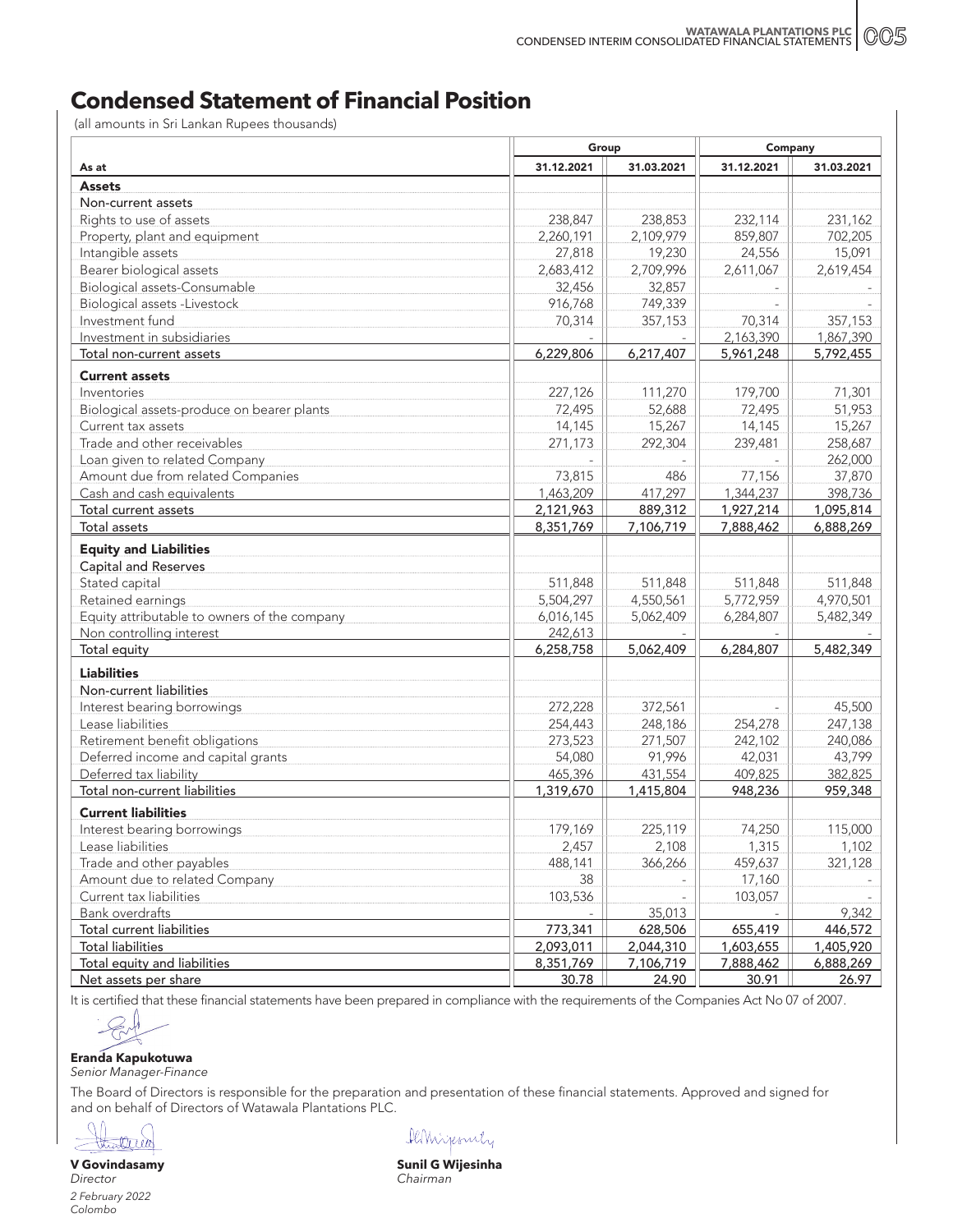# **Condensed Statement of changes in equity - Group**

|                                                                        | <b>Stated</b><br>capital | <b>Retained</b><br>earnings | <b>Total</b>  | <b>Non</b><br>controlling<br>interests | <b>Total Equity</b> |
|------------------------------------------------------------------------|--------------------------|-----------------------------|---------------|----------------------------------------|---------------------|
| Balance as at 1 April 2020                                             | 511,848                  | 4,086,294                   | 4,598,142     |                                        | 4,598,142           |
| Profit for the period                                                  |                          | 1,263,088                   | 1,263,088     |                                        | 1,263,088           |
| Total comprehensive income for the period                              |                          | 1,263,088                   | 1,263,088     |                                        | 1,263,088           |
| Final dividend paid for the year ended 31 March 2020                   |                          | (609, 926)                  | (609, 926)    |                                        | (609, 926)          |
| Interim dividend paid for the year ended 31 March 2021                 |                          | (609, 926)                  | (609, 926)    |                                        | (609, 926)          |
| Total transactions with owners                                         |                          | (1, 219, 852)               | (1, 219, 852) |                                        | (1, 219, 852)       |
| Balance as at 31 December 2020                                         | 511,848                  | 4,129,530                   | 4,641,378     |                                        | 4,641,378           |
| Profit for the period                                                  |                          | 399,748                     | 399,748       |                                        | 399,748             |
| Acturial gain on retirement benefit obligations                        |                          | 25,164                      | 25,164        |                                        | 25,164              |
| Deferred tax on acturial gain on retirement benefit obligations        |                          | (3,881)                     | (3,881)       |                                        | (3,881)             |
| Total comprehensive income for the period                              |                          | 421,031                     | 421,031       |                                        | 421,031             |
| Balance as at 31 March 2021                                            | 511,848                  | 4,550,561                   | 5,062,409     |                                        | 5,062,409           |
| Balance as at 1 April 2021                                             | 511,848                  | 4,550,561                   | 5,062,409     |                                        | 5,062,409           |
| Profit for the period                                                  |                          | 2,666,910                   | 2,666,910     | 3,277                                  | 2,670,187           |
| Total comprehensive income for the period                              |                          | 2,666,910                   | 2,666,910     | 3,277                                  | 2,670,187           |
| Transactions with owners of the Company, recognised directly in equity |                          |                             |               |                                        |                     |
| Share issuing cost                                                     |                          | (39,665)                    | (39,665)      |                                        | (39,665)            |
| Transactions with non-controlling interests                            |                          | 156,269                     | 156,269       | 239,336                                | 395,605             |
| Final dividend paid for the year ended 31 March 2021                   |                          | (609, 926)                  | (609, 926)    |                                        | (609, 926)          |
| Interim dividend paid for the year ended 31 March 2022                 |                          | (1, 219, 852)               | (1, 219, 852) |                                        | (1, 219, 852)       |
| Total trasactions with owners                                          |                          | (1, 713, 174)               | (1,713,174)   | 239,336                                | (1,473,838)         |
| Balance as at 31 December 2021                                         | 511,848                  | 5,504,297                   | 6,016,145     | 242,613                                | 6,258,758           |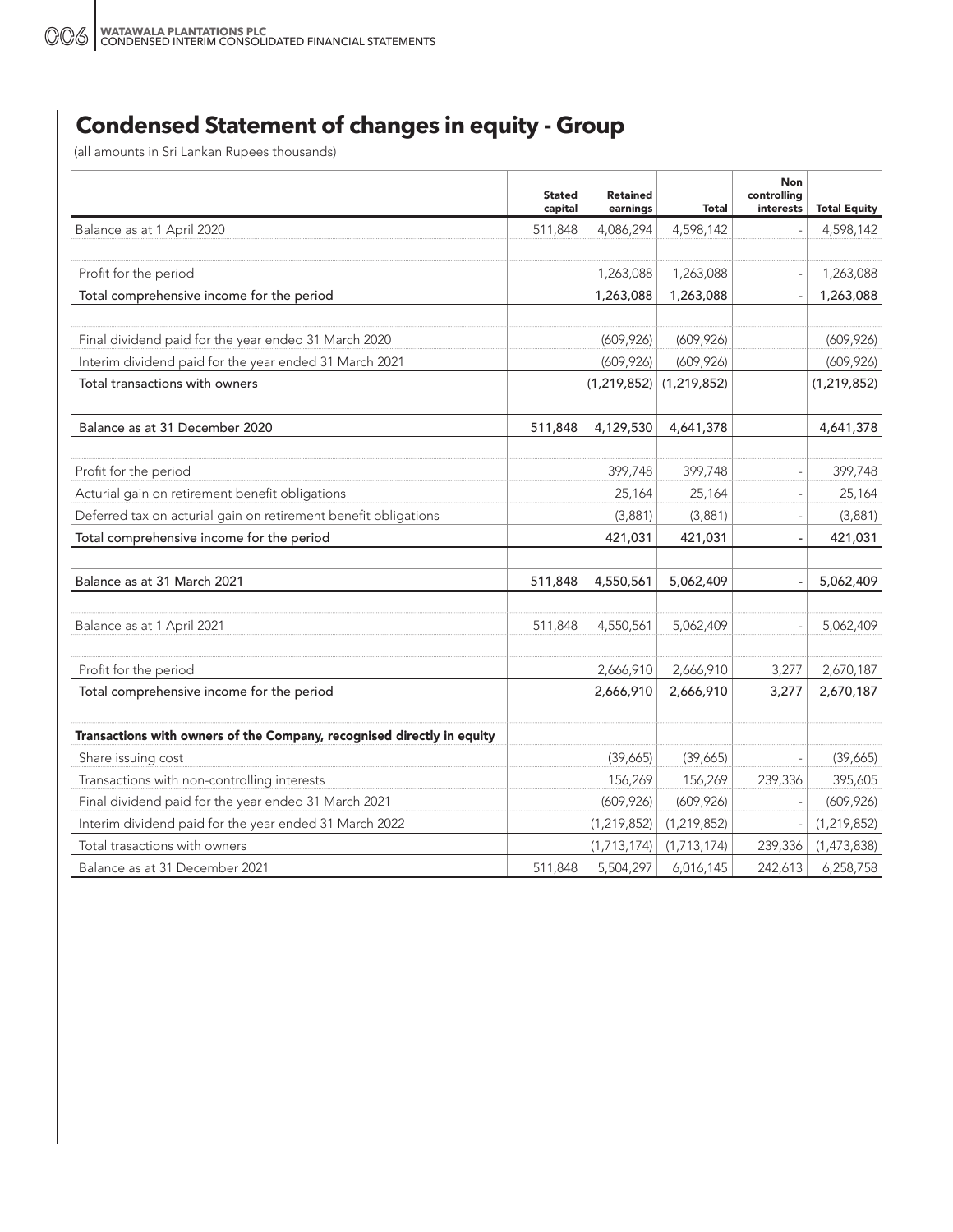# **Condensed Statement of changes in equity - Company**

|                                                                        | <b>Stated</b><br>capital | <b>Retained</b><br>earnings | <b>Total</b><br>equity |
|------------------------------------------------------------------------|--------------------------|-----------------------------|------------------------|
| Balance as at 1 April 2020                                             | 511,848                  | 4,516,370                   | 5,028,218              |
| Net profit for the period                                              |                          | 1,211,211                   | 1,211,211              |
| Total comprehensive income for the period                              |                          | 1,211,211                   | 1,211,211              |
| Transactions with owners of the Company, recognised directly in equity |                          |                             |                        |
| Final dividend paid for the year ended 31 March 2020                   |                          | (609, 926)                  | (609, 926)             |
| Interim dividend paid for the year ended 31 March 2021                 |                          | (609, 926)                  | (609, 926)             |
| Total transactions with owners                                         |                          | $(1,219,852)$ $(1,219,852)$ |                        |
| Balance as at 31 December 2020                                         | 511,848                  | 4,507,729                   | 5,019,577              |
| Profit for the period                                                  |                          | 446,262                     | 446,262                |
| Acturial gain on retirement benefit obligations                        |                          | 19,198                      | 19,198                 |
| Deferred tax on acturial gain on retirement benefit obligations        |                          | (2,688)                     | (2,688)                |
| Total comprehensive income for the year                                |                          | 462,772                     | 462,772                |
| Balance as at 31 March 2021                                            | 511,848                  | 4,970,501                   | 5,482,349              |
| Balance as at 1 April 2021                                             | 511,848                  | 4,970,501                   | 5,482,349              |
| Profit for the period                                                  |                          | 2,632,236                   | 2,632,236              |
| Total comprehensive income for the period                              |                          | 2,632,236                   | 2,632,236              |
| Transactions with owners of the Company, recognised directly in equity |                          |                             |                        |
| Final dividend paid for the year ended 31 March 2021                   |                          | (609, 926)                  | (609, 926)             |
| Interim dividend paid for the year ended 31 March 2022                 |                          | (1, 219, 852)               | (1, 219, 852)          |
| Total trasactions with owners                                          |                          | (1,829,778)                 | (1,829,778)            |
| Balance as at 31 December 2021                                         | 511,848                  | 5,772,959                   | 6,284,807              |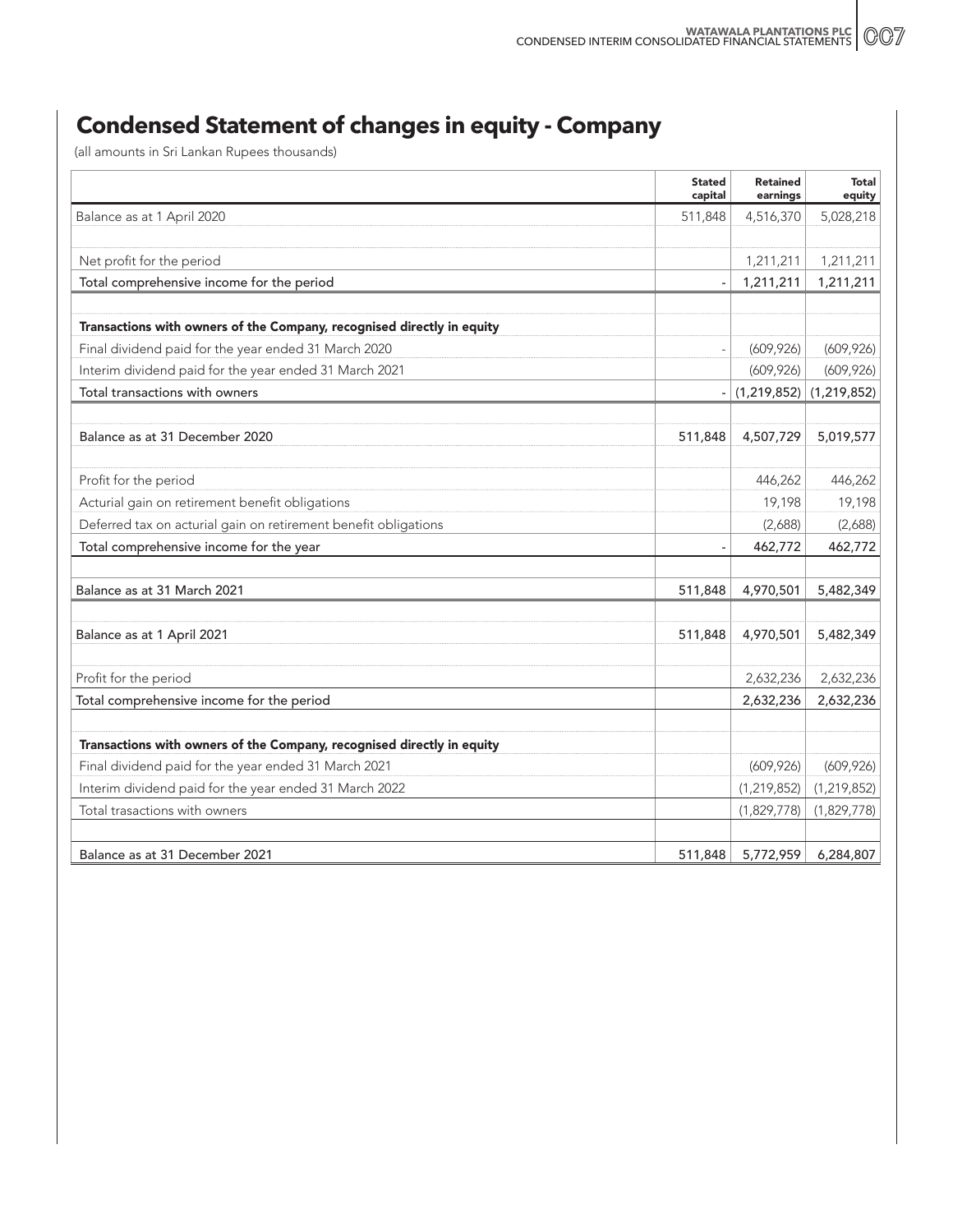# **Condensed Consolidated Statement of cash flows**

|                                                        | Group                     |               | Company                   |               |  |
|--------------------------------------------------------|---------------------------|---------------|---------------------------|---------------|--|
|                                                        | period ended '31 December |               | period ended '31 December |               |  |
|                                                        | 2021                      | 2020          | 2021                      | 2020          |  |
| <b>Cash flows from operating activities</b>            |                           |               |                           |               |  |
| Profit before taxation                                 | 2,808,687                 | 1,432,467     | 2,763,415                 | 1,380,590     |  |
| <b>Adjustments for:</b>                                |                           |               |                           |               |  |
| Depreciation & amortisation                            | 274,477                   | 240,472       | 198,319                   | 168,491       |  |
| Provision for retirement benefit obligations           | 20,906                    | 20,714        | 17,420                    | 16,377        |  |
| Profit on sale of property, plant and equipment        | (3,879)                   | (11,905)      | (3,879)                   | (10,985)      |  |
| Provision for nursery write off                        |                           | 8,000         |                           | 8,000         |  |
| Gain on fair valuation of consumable biological assets | (72)                      |               |                           |               |  |
| Loss/(Profit) on Liquidation of subsidiary             |                           |               |                           | (416)         |  |
| Loss/(Gain) on fair valuation of livestock             | 9,422                     | (2,582)       |                           |               |  |
| Income from investment fund                            | (8, 429)                  | (13, 393)     | (8, 429)                  | (13, 393)     |  |
| Amortisation of capital grants                         | (37,916)                  | (37, 915)     | (1,768)                   | (1,768)       |  |
| Net finance cost                                       | 15,476                    | 64,195        | (3,946)                   | 22,845        |  |
| Profit before working capital changes                  | 3,078,672                 | 1,700,053     | 2,961,132                 | 1,569,741     |  |
| Changes in working capital                             |                           |               |                           |               |  |
| - Inventories                                          | (115, 856)                | 23,521        | (108, 399)                | 30,422        |  |
| - Biological assets-produce on bearer plants           | (19,807)                  | 6,349         | (20, 542)                 | 6,349         |  |
| - Trade and other receivables                          | 21,131                    | 8,827         | 19,206                    | 24,735        |  |
| - Loan from Related parties                            |                           |               |                           | (61, 805)     |  |
| - Amount due to Related companies                      | 38                        | 6,483         | 17,160                    | 6,483         |  |
| - Amount due from Related companies                    | (73, 329)                 | 54,952        | (73, 286)                 | 50,790        |  |
| - Trade and other payables                             | 121,872                   | 463           | 138,510                   | (8, 132)      |  |
| Cash generated from operations                         | 3,012,721                 | 1,800,648     | 2,933,781                 | 1,618,583     |  |
| Interest paid                                          | (20, 397)                 | (54, 400)     | (4,902)                   | (25, 330)     |  |
| Interest received                                      | 35,829                    | 16,925        | 36,407                    | 29,204        |  |
| Income Tax paid                                        |                           | (118, 310)    |                           | (118, 310)    |  |
| Retirement benefit obligations paid                    | (18,890)                  | (24, 949)     | (15, 404)                 | (22,685)      |  |
|                                                        | (3, 458)                  | (180, 734)    | 16,101                    | (137, 121)    |  |
| Net cash generated from operating activities           | 3,009,263                 | 1,619,914     | 2,949,882                 | 1,481,462     |  |
| Cash flows from investing activities                   |                           |               |                           |               |  |
| Additions to property, plant and equipment             | (275, 361)                | (71, 879)     | (223, 209)                | (63, 423)     |  |
| Addition to intangible assets                          | (13,820)                  |               | (13,820)                  |               |  |
| <b>Additions to Bearer biological assets</b>           | (109, 063)                | (100, 281)    | (112, 482)                | (100, 281)    |  |
| Proceeds from sale of property, plant and equipment    | 3,879                     | 38,647        | 3,879                     | 37,727        |  |
| Proceed from Disposal of biological assets             | 15,591                    | 3,509         |                           |               |  |
| Proceeds from liquidation of subsidiary                |                           |               |                           | 1,268         |  |
| Addition to livestock                                  | (191, 967)                | (44, 729)     | $-1$                      |               |  |
| Net cash used in investing activities                  | (570, 741)                | (174, 733)    | (345, 632)                | (124, 709)    |  |
| <b>Cash flows from financing activities</b>            |                           |               |                           |               |  |
| Dividends paid                                         | (1,829,778)               | (1, 219, 852) | (1,829,778)               | (1, 219, 852) |  |
| Proceeds from issue of shares                          | 395,605                   |               |                           |               |  |
| Share issuing cost                                     | (39,665)                  |               |                           |               |  |
| Investment made through investment fund                |                           | (100,000)     |                           | (100,000)     |  |
| Withdrawals made through investment fund               | 295,267                   | 157,736       | 295,267                   | 157,736       |  |
| Proceeds from borrowings                               |                           | 247,887       |                           | 218,000       |  |
| Repayment of borrowings                                | (146, 283)                | (296, 897)    | (86, 250)                 | (296, 897)    |  |
| Repayment of lease principal                           | (32, 743)                 | (29, 821)     | (28,646)                  | (27, 704)     |  |
| Net cash used in financing activities                  | (1, 357, 597)             | (1, 240, 947) | (1,649,407)               | (1,268,717)   |  |
| (Decrease) / increase in cash and cash equivalents     | 1,080,925                 | 204,234       | 954,843                   | 88,036        |  |
| Movement in cash and cash equivalents                  |                           |               |                           |               |  |
| At the beginning of year                               | 382,284                   | (25, 419)     | 389,394                   | 87,349        |  |
| (Decrease) / Increase for the period                   | 1,080,925                 | 204,234       | 954,843                   | 88,036        |  |
| At end of period                                       | 1,463,209                 | 178,815       | 1,344,237                 | 175,385       |  |
|                                                        |                           |               |                           |               |  |
| Cash & cash equivalents                                | 1,463,209                 | 181,320       | 1,344,237                 | 175,385       |  |
| Bank overdrafts                                        |                           | (2,505)       |                           |               |  |
| At end of period                                       | 1,463,209                 | 178,815       | 1,344,237                 | 175,385       |  |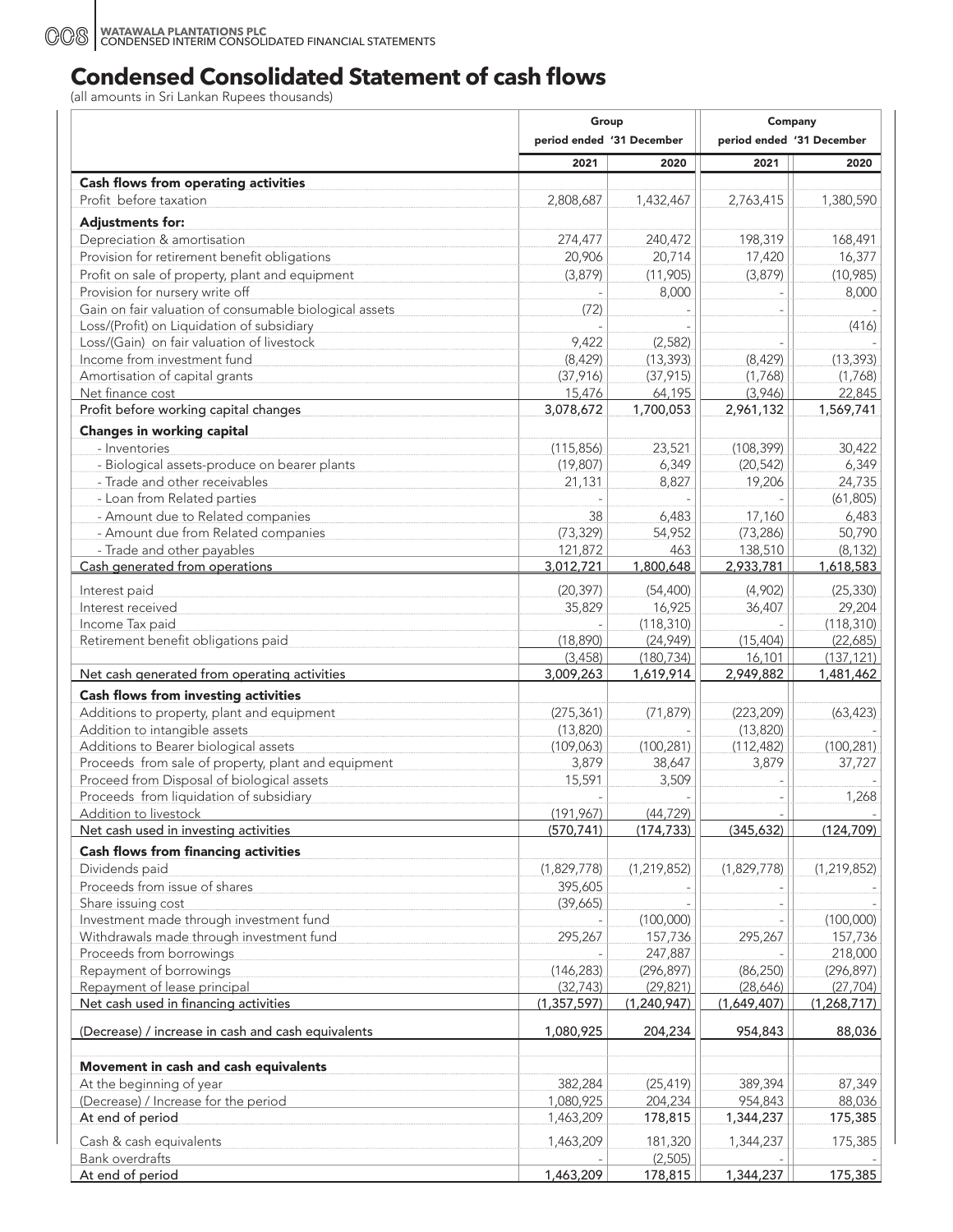# **Segmental Analysis - Group**

(all amounts in Sri Lankan Rupees thousands, unless otherwise stated)

| Nine months ended 31     | Palm Oil    |                     | Dairy Farm |            | <b>Others</b> |               | <b>Inter Segment</b> |         | Total      |                           |
|--------------------------|-------------|---------------------|------------|------------|---------------|---------------|----------------------|---------|------------|---------------------------|
| <b>December</b>          | 2021        | 2020                | 2021       | 2020       | 2021          | 2020          | 2021                 | 2020    | 2021       | 2020                      |
| Revenue                  | 4,523,533   | 2,488,111           | 510,969    | 484,488    |               |               | (1,037)              | (1,066) | 5,033,465  | 2,971,533                 |
| Cost of sales            | (1,607,560) | (957, 048)          | (505, 762) | (429, 285) |               |               | 41,322               | 1,066   |            | $(2,072,000)$ (1,385,267) |
| Gross profit/(loss)      | 2,915,973   | 1,531,063           | 5,207      | 55,203     |               |               | 40,285               |         |            | 2,961,465 1,586,266       |
| Other operating income   |             |                     | 67,885     | 54,495     | 54,852        | 47,642        | (40, 285)            | (480)   | 82,452     | 101,657                   |
| Administrative expenses  | (211, 356)  | (184, 353)          | (8,398)    | (6,908)    |               |               |                      |         | (219, 754) | (191, 261)                |
| Operating profit/(loss)  | 2,704,617   | 1,346,710           | 64,694     | 102,790    | 54,852        | 47,642        |                      | (480)   | 2,824,163  | 1,496,662                 |
| Net finance expenses     | 3,946       | (22, 845)           | (19, 422)  | (41, 350)  |               |               |                      |         | (15, 476)  | (64, 195)                 |
| Profit/(Loss) before tax | 2,708,563   | 1,323,865           | 45,272     | 61,440     | 54,852        | 47,642        |                      | (480)   | 2,808,687  | 1,432,467                 |
| Tax expenses             | (121, 203)  | (161, 438)          | (7, 321)   |            | (9,976)       | (7,941)       |                      |         | (138,500)  | (169, 379)                |
| Net profit / (loss)      |             | 2,587,360 1,162,427 | 37,951     | 61,440     |               | 44,876 39,701 |                      | (480)   |            | 2,670,187 1,263,088       |

## **Segmental Analysis - Company**

(all amounts in Sri Lankan Rupees thousands, unless otherwise stated)

|                               | Palm Oil                     |            | <b>Others</b>            |                          | Total       |            |  |
|-------------------------------|------------------------------|------------|--------------------------|--------------------------|-------------|------------|--|
| Nine months ended 31 December | 2021                         | 2020       | 2021                     | 2020                     | 2021        | 2020       |  |
| Revenue                       | 4,523,533                    | 2,488,111  | $\overline{\phantom{a}}$ |                          | 4,523,533   | 2,488,111  |  |
| Cost of sales                 | (1,607,560)                  | (957, 048) | $\overline{\phantom{a}}$ | $\overline{\phantom{a}}$ | (1,607,560) | (957, 048) |  |
| Gross profit/(loss)           | 2,915,973                    | 1,531,063  | $\overline{\phantom{a}}$ |                          | 2,915,973   | 1,531,063  |  |
|                               |                              |            |                          |                          |             |            |  |
| Other operating income        | $\qquad \qquad \blacksquare$ | ۰          | 54,852                   | 56,725                   | 54,852      | 56,725     |  |
| Administrative expenses       | (211, 356)                   | (184, 353) | $\overline{\phantom{a}}$ |                          | (211, 356)  | (184, 353) |  |
| Operating profit/(loss)       | 2,704,617                    | 1,346,710  | 54,852                   | 56,725                   | 2,759,469   | 1,403,435  |  |
|                               |                              |            |                          |                          |             |            |  |
| Net finance expenses          | 3,946                        | (22, 845)  | $\overline{\phantom{a}}$ | $\overline{\phantom{a}}$ | 3,946       | (22, 845)  |  |
| Profit/(Loss) before tax      | 2,708,563                    | 1,323,865  | 54,852                   | 56,725                   | 2,763,415   | 1,380,590  |  |
|                               |                              |            |                          |                          | -           |            |  |
| Tax expenses                  | (121, 203)                   | (161, 438) | (9,976)                  | (7,941)                  | (131, 179)  | (169, 379) |  |
| Net profit / (loss)           | 2,587,360                    | 1,162,427  | 44,876                   | 48,784                   | 2,632,236   | 1,211,211  |  |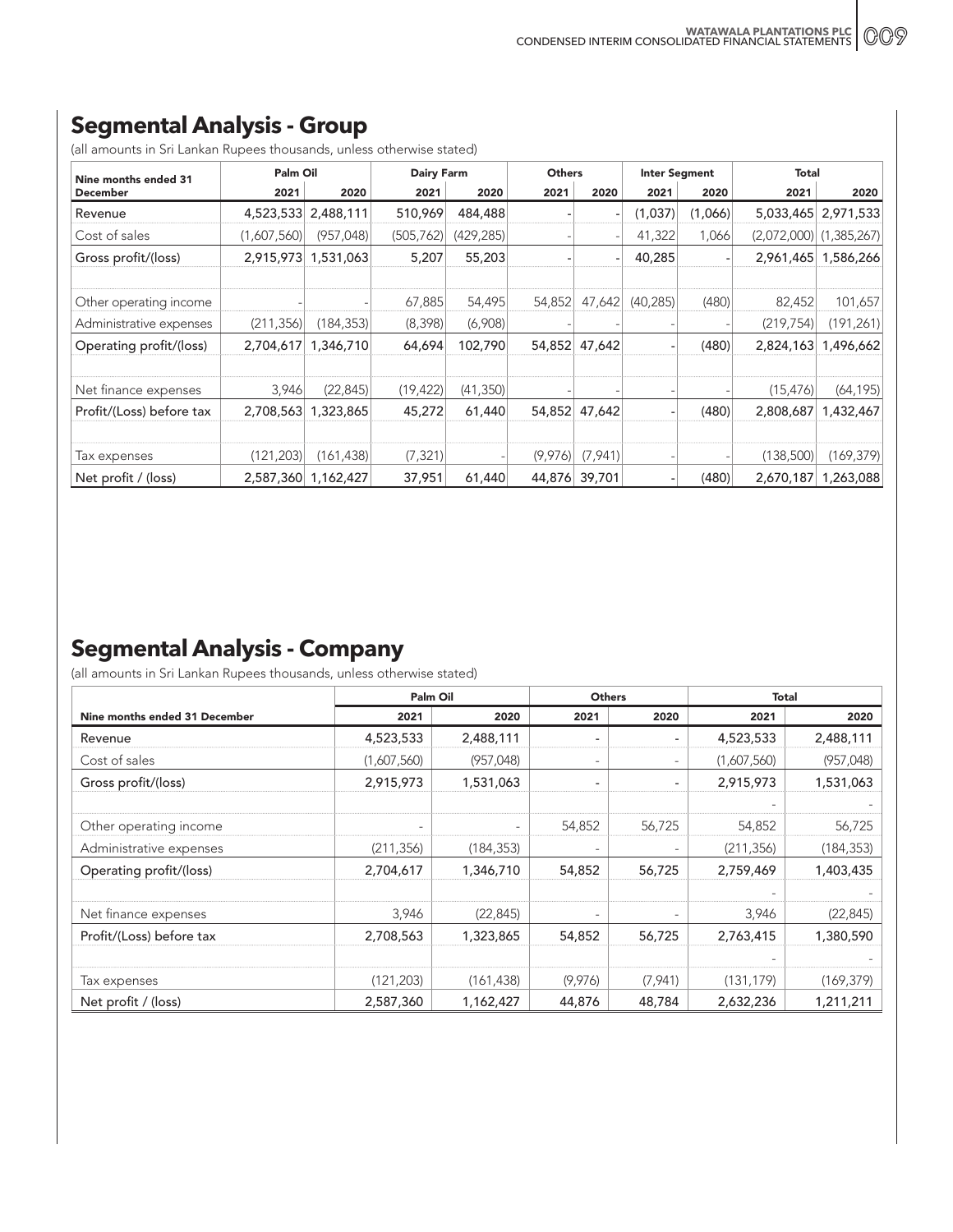# **Segmental Analysis - Group**

(all amounts in Sri Lankan Rupees thousands, unless otherwise stated)

| Three months ended 31    | Palm Oil   |            | Dairy Farm |            | <b>Others</b> |               | <b>Inter Segment</b> |       | <b>Total</b> |            |
|--------------------------|------------|------------|------------|------------|---------------|---------------|----------------------|-------|--------------|------------|
| <b>December</b>          | 2021       | 2020       | 2021       | 2020       | 2021          | 2020          | 2021                 | 2020  | 2021         | 2020       |
| Revenue                  | 1,451,194  | 674,392    | 176,447    | 171,914    |               |               | (354)                | (201) | 1,627,287    | 846,105    |
| Cost of sales            | (611, 223) | (274, 575) | (186, 474) | (151, 598) |               |               | 18,621               | 201   | (779, 076)   | (425, 972) |
| Gross profit/(loss)      | 839,971    | 399,817    | (10, 027)  | 20,316     |               |               | 18,267               |       | 848,211      | 420,133    |
| Other operating income   |            |            | 29,316     | 18,558     | 22,044        | 17,287        | (18, 267)            | (30)  | 33,093       | 35,815     |
| Administrative expenses  | (74, 266)  | (58, 135)  | (3,021)    | (3,458)    |               |               |                      |       | (77, 287)    | (61, 593)  |
| Operating profit/(loss)  | 765,705    | 341,682    | 16,268     | 35,416     | 22,044        | 17,287        |                      | (30)  | 804,017      | 394,355    |
| Net finance expenses     | 9,616      | (2,497)    | (6, 314)   | (5, 238)   |               |               |                      |       | 3,302        | (7, 735)   |
| Profit/(Loss) before tax | 775,321    | 339,185    | 9,954      | 30,178     | 22,044        | 17,287        |                      | (30)  | 807,319      | 386,620    |
| Tax expenses             | (16, 116)  | (38, 360)  | (4, 321)   |            | (5, 383)      | (2,672)       |                      |       | (25, 820)    | (41, 032)  |
| Net profit / (loss)      | 759,205    | 300,825    | 5,633      | 30,178     |               | 16,661 14,615 |                      | (30)  | 781,499      | 345,588    |

## **Segmental Analysis - Company**

(all amounts in Sri Lankan Rupees thousands, unless otherwise stated)

|                                | Palm Oil                 |            | <b>Others</b>            |         | <b>Total</b> |            |  |
|--------------------------------|--------------------------|------------|--------------------------|---------|--------------|------------|--|
| Three months ended 31 December | 2021                     | 2020       | 2021                     | 2020    | 2021         | 2020       |  |
| Revenue                        | 1,451,194                | 674,392    | $\overline{\phantom{a}}$ |         | 1,451,194    | 674,392    |  |
| Cost of sales                  | (611, 223)               | (274, 575) | $\overline{\phantom{a}}$ | ۰       | (611, 223)   | (274, 575) |  |
| Gross profit/(loss)            | 839,971                  | 399,817    | $\overline{\phantom{a}}$ |         | 839,971      | 399,817    |  |
| Other operating income         | $\overline{\phantom{a}}$ |            | 22,044                   | 19,086  | 22,044       | 19,086     |  |
| Administrative expenses        | (74, 266)                | (58, 135)  | $\overline{\phantom{a}}$ |         | (74, 266)    | (58, 135)  |  |
| Operating profit/(loss)        | 765,705                  | 341,682    | 22,044                   | 19,086  | 787,749      | 360,768    |  |
| Net finance expenses           | 9,616                    | (2, 497)   | -                        |         | 9,616        | (2, 497)   |  |
| Profit/(Loss) before tax       | 775,321                  | 339,185    | 22,044                   | 19,086  | 797,365      | 358,271    |  |
| Tax expenses                   | (16, 116)                | (38, 360)  | (5, 383)                 | (2,672) | (21, 499)    | (41, 032)  |  |
| Net profit / (loss)            | 759,205                  | 300,825    | 16,661                   | 16,414  | 775,866      | 317,239    |  |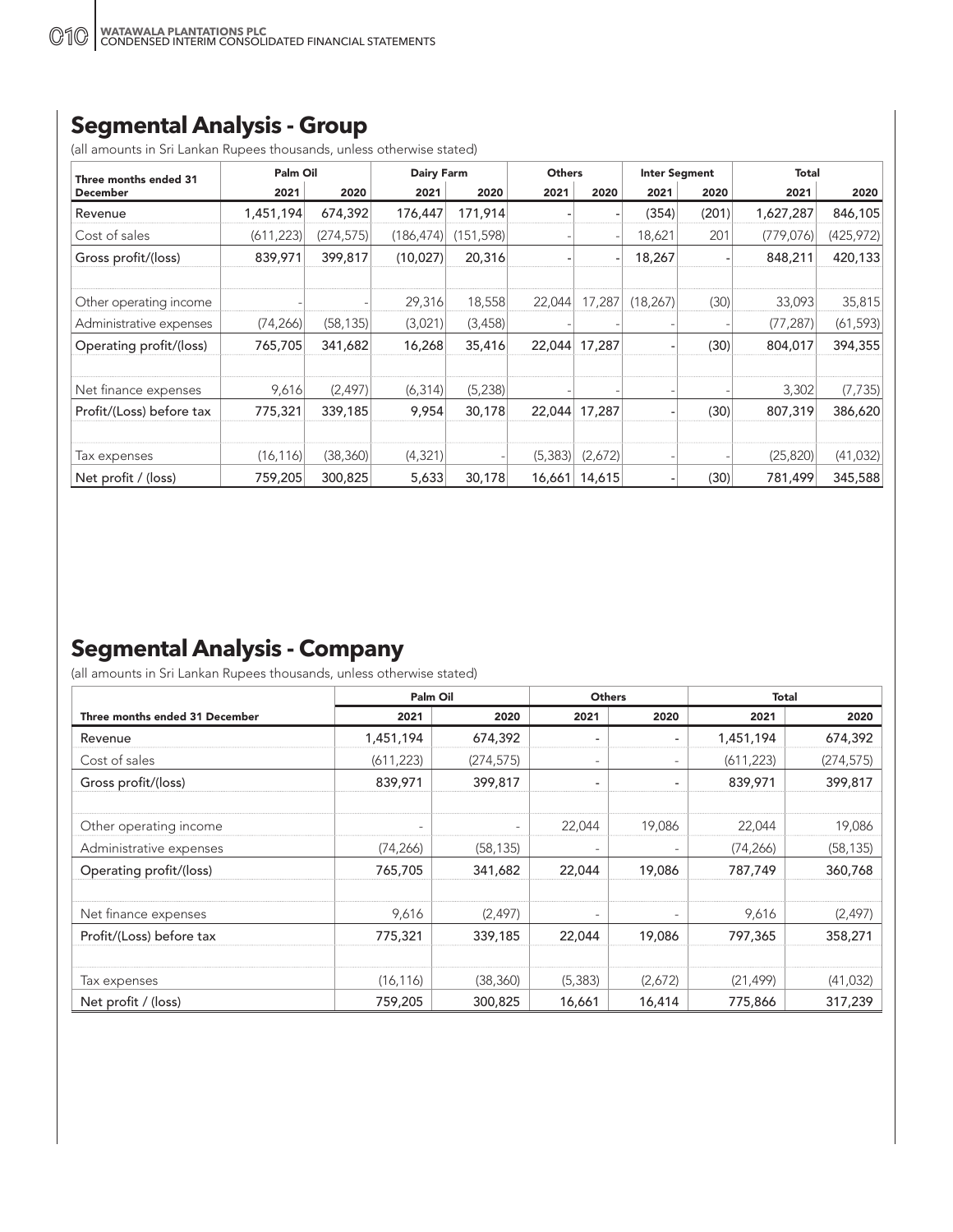## **Notes to the Condensed Interim Financial Statements**

#### 01. Corporate information

Watawala Plantations PLC (the Company) is a public limited liability company incorporated and domiciled in Sri Lanka. It is listed on the Colombo Stock Exchange. The registered office of the Company is located at No 60, Dharmapala Mawatha, Colombo 3.

The principal activities of the Group during the period continued to be cultivation, manufacture and sale of crude palm oil and Dairy farming.

#### 02. Condensed Interim consolidated financial statements

The Consolidated Condensed Interim Financial Statements of the Watawala Plantations PLC as at and for the period ended 31 December 2021 comprised the Company and subsidiary Watawala Dairy Ltd.

#### 03. Approval of financial statements

The Condensed Interim Financial Statements of the Group and the Company for the period ended 31 December 2021 were authorised to be published by the Board of Directors on 2 February 2022.

#### 04. Basis of preparation

These Condensed Interim Financial Statements of the Company and the Group have been prepared in accordance with Sri Lanka Accounting Standards (SLFRS/LKAS).

Further, provisions of the Companies Act No.7 of 2007 have been considered in preparing these Condensed Interim Financial Statements. There were no changes to the Accounting Policies and methods of computation since the publication of the Annual Report 2020/21, except these Condensed Interim Financial Statements have been prepared in compliance with the requirements of the Sri Lanka Accounting Standard - LKAS 34 on 'Interim Financial Reporting. Previous year figures and phrases have been re-arranged wherever necessary to conform to the current presentation.

#### 05. Net assets per share

Net assets per share has been calculated, for all periods, based on the number of shares in issue as at the Statement of Financial Position date.

#### 06. Events after reporting date

No circumstance has arisen since the reporting date which would require adjustment to or disclosure in the interim financial statements.

- 07. There has been no change in the contingent liabilities at the quarter end as compared to 31 March 2021.
- **08.** Fair value adjustments are done bi-annually as per the policy of the Company. Hence, Condensed Interim Financial Statements reflected any such changes.

#### 09. Fair values of financial instruments

The Group measures fair values using the following fair value hierarchy that reflects the significance of the inputs used in making the measurements.

- Level 1: Quoted market price (unadjusted) in an active market for an identical instrument.
- Level 2: Valuation techniques based on observable inputs, either directly – i.e. as prices or indirectly – i.e. derived from prices. This category includes instruments valued using: quoted market prices in active markets for similar instruments; quoted prices for identical or similar instruments in markets that are considered less than active; or other valuation techniques where all significant inputs are directly or indirectly observable from market data.
- Level 3: Valuation techniques using significant unobservable inputs. This category includes all instruments where the valuation technique includes inputs not based on observable data and the unobservable inputs have a significant effect on the instrument's valuation. This category includes instruments that are valued based on quoted prices for similar instruments where significant unobservable adjustments or assumptions are required to reflect differences between the instruments.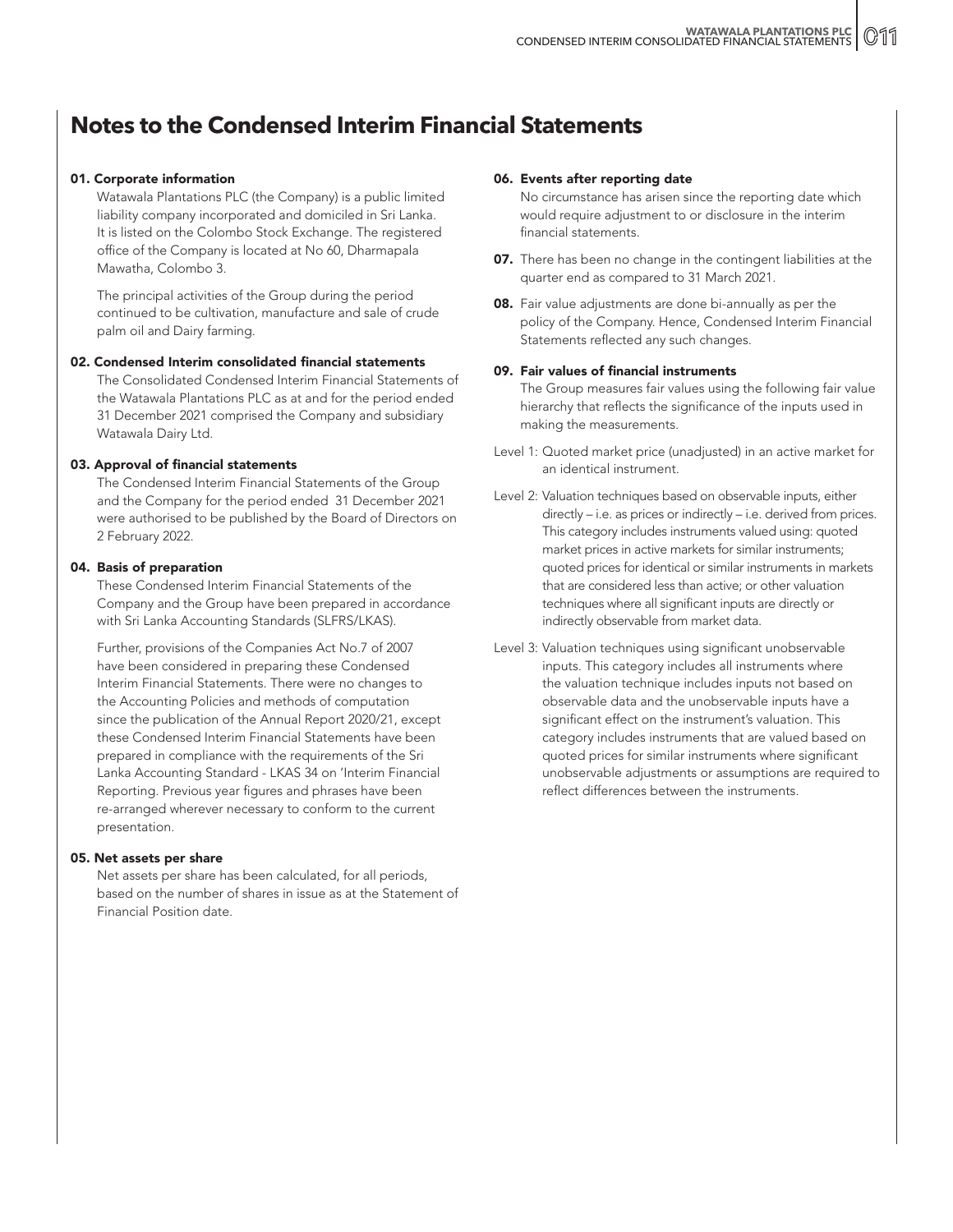(all amounts in Sri Lankan Rupees thousands, unless otherwise stated)

| Group - As at 31 December 2021                   |                                   | Carrying  |         |           |         |           |
|--------------------------------------------------|-----------------------------------|-----------|---------|-----------|---------|-----------|
| 'Rs. '000                                        | <b>Classification</b>             | amount    | Level 1 | Level 2   | Level 3 | Total     |
| Financial assets measured at fair value          |                                   |           |         |           |         |           |
| Investment fund                                  | Fair value through Profit or loss | 70,314    |         | 70,314    |         | 70,314    |
|                                                  |                                   | 70,314    |         | 70,314    |         | 70,314    |
| Financial assets not measured at fair value      |                                   |           |         |           |         |           |
| Trade and other recievables                      | Amortised cost                    | 271,173   |         |           | 271,173 | 271,173   |
| Amounts due from related Companies               | Amortised cost                    | 73,815    |         |           | 73,815  | 73,815    |
| Cash at banks and in hand                        | Amortised cost                    | 1,463,209 |         | 1,463,209 |         | 1,463,209 |
|                                                  |                                   | 1,808,197 |         | 1,463,209 | 344,988 | 1,808,197 |
| <b>Total financial assets</b>                    |                                   | 1,878,511 |         | 1,533,523 | 344,988 | 1,878,511 |
| Financial liabilities not measured at fair value |                                   |           |         |           |         |           |
| Interest bearing borrowings                      | Other financial liabilities       | 451,397   |         | 451,397   |         | 451,397   |
| Trade and other payables                         | Other financial liabilities       | 488,141   |         |           | 488,141 | 488,141   |
| Amount due to related Company                    | Other financial liabilities       | 38        |         |           | 38      | 38        |
| Lease liabilities                                | Other financial liabilities       | 256,900   |         |           | 256,900 | 256,900   |
| Current tax liabilities                          | Other financial liabilities       | 103,536   |         |           | 103,536 | 103,536   |
|                                                  |                                   | 1,300,012 |         | 451,397   | 848,615 | 1,300,012 |
| <b>Total financial liabilities</b>               |                                   | 1,300,012 |         | 451,397   | 848,615 | 1,300,012 |

| Group - As at 31 March 2021                      |                                   | Carrying  |         |         |         |           |
|--------------------------------------------------|-----------------------------------|-----------|---------|---------|---------|-----------|
| 'Rs. '000                                        | <b>Classification</b>             | amount    | Level 1 | Level 2 | Level 3 | Total     |
| Financial assets measured at fair value          |                                   |           |         |         |         |           |
| Investment fund                                  | Fair value through Profit or loss | 357,153   |         | 357,153 |         | 357,153   |
|                                                  |                                   | 357,153   |         | 357,153 |         | 357,153   |
| Financial assets not measured at fair value      |                                   |           |         |         |         |           |
| Trade and Other recievables                      | Amortised cost                    | 292,304   |         |         | 292,304 | 292,304   |
| Amounts due from related Companies               | Amortised cost                    | 486       |         |         | 486     | 486       |
| Cash at banks and in hand                        | Amortised cost                    | 417,297   |         | 417,297 |         | 417,297   |
|                                                  |                                   | 710,087   |         | 417,297 | 292,790 | 710,087   |
| Total financial assets                           |                                   | 1,067,240 |         | 774,450 | 292,790 | 1,067,240 |
| Financial liabilities not measured at fair value |                                   |           |         |         |         |           |
| Interest bearing borrowings                      | Other financial liabilities       | 597,680   |         | 597,680 |         | 597,680   |
| Trade and other payables                         | Other financial liabilities       | 366,266   |         |         | 366,266 | 366,266   |
| Lease liabilities                                | Other financial liabilities       | 250,294   |         |         | 250,294 | 250,294   |
| <b>Bank overdrafts</b>                           | Other financial liabilities       | 35,013    |         | 35,013  |         | 35,013    |
| <b>Total financial liabilities</b>               |                                   | 1,249,253 |         | 632,693 | 616,560 | 1,249,253 |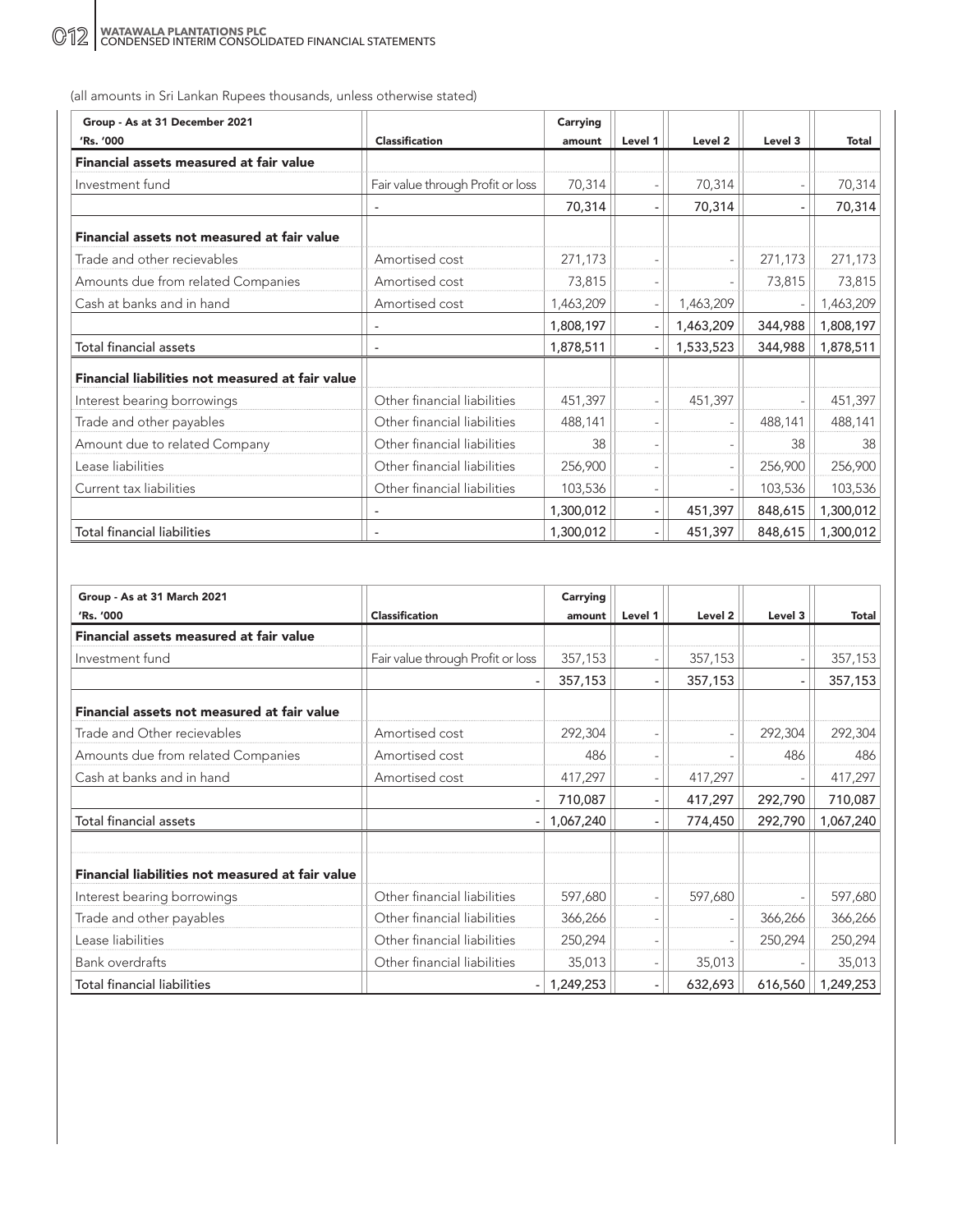(all amounts in Sri Lankan Rupees thousands, unless otherwise stated)

| Company - As at 31 December 2021                 | Classification                    | Carrying  | Level 1                  | Level <sub>2</sub> | Level 3 | Total     |
|--------------------------------------------------|-----------------------------------|-----------|--------------------------|--------------------|---------|-----------|
| 'Rs. '000                                        |                                   | amount    |                          |                    |         |           |
| Financial assets measured at fair value          |                                   |           |                          |                    |         |           |
| Investment fund                                  | Fair value through Profit or loss | 70,314    | $\overline{\phantom{0}}$ | 70,314             |         | 70,314    |
|                                                  |                                   | 70,314    | $\overline{\phantom{a}}$ | 70,314             |         | 70,314    |
| Financial assets not measured at fair value      |                                   |           |                          |                    |         |           |
| Trade and Other recievables                      | Amortised cost                    | 239,481   |                          |                    | 239,481 | 239,481   |
| Amounts due from related Companies               | Amortised cost                    | 77,156    | $\overline{\phantom{a}}$ |                    | 77,156  | 77,156    |
| Cash at banks and in hand                        | Amortised cost                    | 1,344,237 | $\overline{\phantom{a}}$ | 1,344,237          |         | 1,344,237 |
|                                                  |                                   | 1,660,874 |                          | 1,344,237          | 316,637 | 1,660,874 |
| <b>Total financial assets</b>                    |                                   | 1,731,188 | $\overline{\phantom{a}}$ | 1,414,551          | 316,637 | 1,731,188 |
| Financial liabilities not measured at fair value |                                   |           |                          |                    |         |           |
| Interest bearing borrowings                      | Other financial liabilities       | 74,250    | L,                       | 74,250             |         | 74,250    |
| Trade and other payables                         | Other financial liabilities       | 459,637   | $\overline{\phantom{a}}$ |                    | 459,637 | 459,637   |
| Lease liabilities                                | Other financial liabilities       | 255,593   | ٠                        |                    | 255,593 | 255,593   |
| Amounts due to related Companies                 | Other financial liabilities       | 17,160    | $\equiv$                 |                    | 17,160  | 17,160    |
| Current tax liabilities                          | Other financial liabilities       | 103,057   | $\overline{\phantom{0}}$ |                    | 103,057 | 103,057   |
|                                                  |                                   | 909,697   | $\overline{\phantom{a}}$ | 74,250             | 835,447 | 909,697   |
| <b>Total financial liabilities</b>               |                                   | 909,697   | $\overline{\phantom{0}}$ | 74,250             | 835,447 | 909,697   |

| Company - As at 31 March 2021                    | Classification                    | Carrying  | Level 1                  | Level <sub>2</sub>       | Level 3 | <b>Total</b> |
|--------------------------------------------------|-----------------------------------|-----------|--------------------------|--------------------------|---------|--------------|
| 'Rs. '000                                        |                                   | amount    |                          |                          |         |              |
| Financial assets measured at fair value          |                                   |           |                          |                          |         |              |
| Investment fund                                  | Fair value through Profit or loss | 357,153   |                          | 357,153                  |         | 357,153      |
|                                                  |                                   | 357,153   | $\overline{\phantom{a}}$ | 357,153                  |         | 357,153      |
| Financial assets not measured at fair value      |                                   |           |                          |                          |         |              |
| Trade and Other recievables                      | Amortised cost                    | 258,687   | $\overline{\phantom{a}}$ | $\overline{\phantom{a}}$ | 258,687 | 258,687      |
| Loans given to related Company                   | Amortised cost                    | 262,000   | $\overline{\phantom{a}}$ |                          | 262,000 | 262,000      |
| Amounts due from related Companies               | Amortised cost                    | 37,870    | $\overline{\phantom{a}}$ |                          | 37,870  | 37,870       |
| Cash at banks and in hand                        | Amortised cost                    | 398,736   | $\overline{\phantom{a}}$ | 398,736                  |         | 398,736      |
|                                                  |                                   | 957,293   | $\overline{\phantom{0}}$ | 398,736                  | 558,557 | 957,293      |
| Total financial assets                           |                                   | 1,314,446 | $\overline{\phantom{a}}$ | 755,889                  | 558,557 | 1,314,446    |
| Financial liabilities not measured at fair value |                                   |           |                          |                          |         |              |
| Interest bearing borrowings                      | Other financial liabilities       | 160,500   | $\overline{\phantom{a}}$ | 160,500                  |         | 160,500      |
| Lease liabilities                                | Other financial liabilities       | 248,240   | ٠                        |                          | 248,240 | 248,240      |
| Trade and other payables                         | Other financial liabilities       | 321,128   | ٠                        |                          | 321,128 | 321,128      |
| <b>Bank overdrafts</b>                           | Other financial liabilities       | 9,342     | $\overline{\phantom{m}}$ | 9,342                    |         | 9,342        |
| <b>Total financial liabilities</b>               |                                   | 739,210   | $\overline{\phantom{a}}$ | 169,842                  | 569,368 | 739,210      |

10. All amounts expressed are in Sri Lankan Rupees (LKR.) thousands unless otherwise stated.

11. The Condensed Interim Financial Statements are not audited.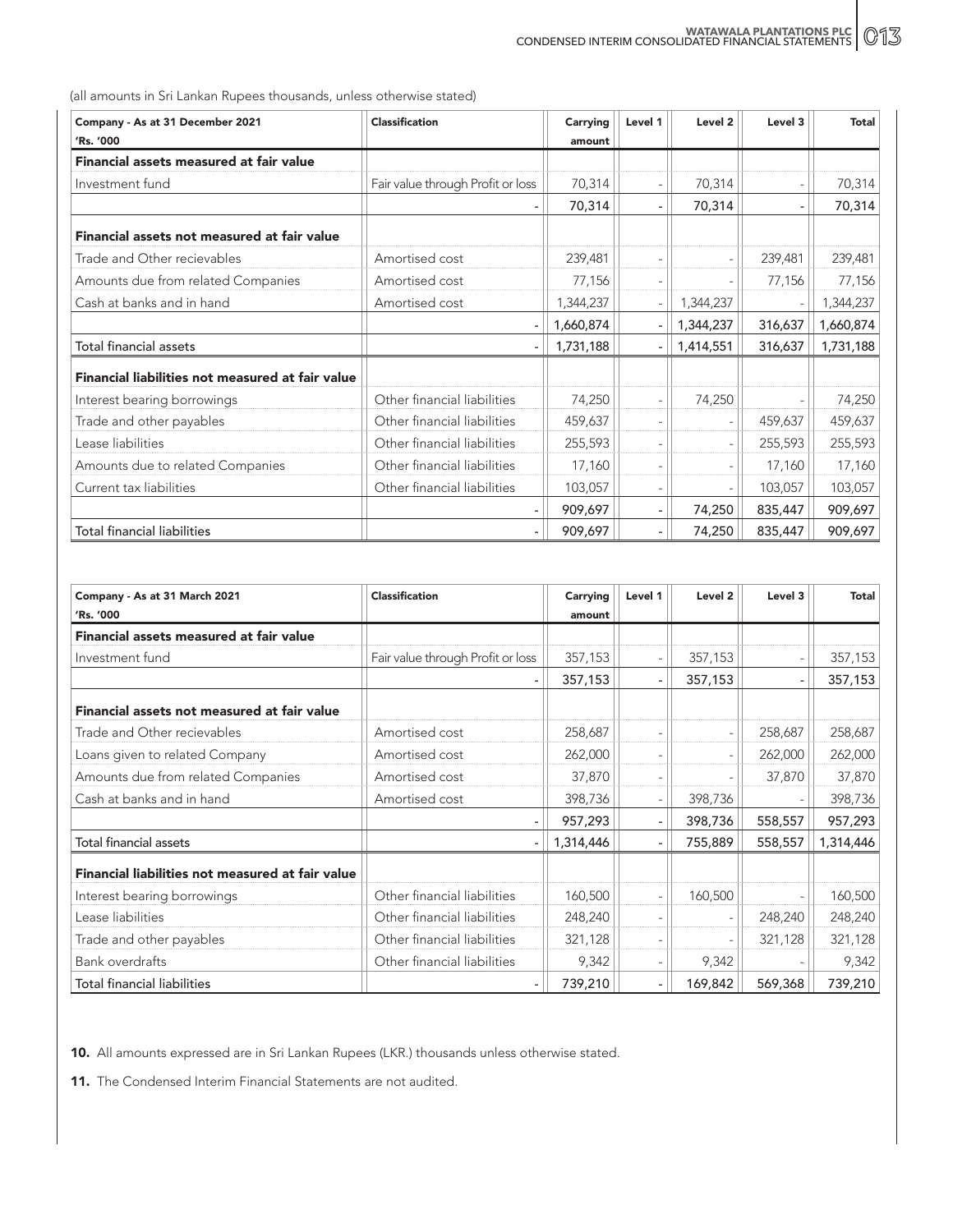## **Shareholder details for the period ending 31 December 2021**

### 1 Public Shareholdings

|                                                         | As at 31.12.2021 | As at 31.03.2021 |
|---------------------------------------------------------|------------------|------------------|
| The percentage of shares held by the public             |                  |                  |
| Number of Shareholders representing public shareholding | 6.462            | 15.463           |

|                                                    | Requirement by<br><b>CSE</b> | December 2021 | As as 31 Requirement by CSE                | As as 31 March<br>2021 |
|----------------------------------------------------|------------------------------|---------------|--------------------------------------------|------------------------|
| Option [Listing rule 7.13.1 (a)]                   |                              |               |                                            |                        |
| Float adjusted market capitalization               |                              |               | Above LKR 5Bn LKR 6.81Bn   Above LKR 2.5Bn | I KR 2.99Bn            |
| The percentage of shares held by the public        | 7.5%                         | 2576%         | 1በ%                                        | 25.76%                 |
| Number of shareholders representing public holding |                              | 16.462        | 500                                        | 15.463                 |

### 2 Directors' Shareholding as at 31 December 2021

The number of Shares held by the Board of Directors are as follows

|                                            | As at 31.12.2021 | As at 31.03.2021 |
|--------------------------------------------|------------------|------------------|
| S G Wijesinha (Chairman)                   |                  |                  |
| G Sathasivam (Alternate: S. G. Sathasivam) | Nil              | Nil              |
| V Govindasamy                              | Ni               | Nil              |
| A N Fernando (Retired w.e.f. 25 June 2021) | n/a              |                  |
| N B Weerasekera                            | Nil              | Nii              |
| S Mawzoon                                  | Nil              | Nil              |
| H D Abeywickrama                           | Nil              | Nii              |
| M R Rao                                    | Ni               | Nil              |
| K H Kuok (Alternate: M T Siddique)         | Ni               | Nil              |
| A R Rasiah (Appointed w.e.f. 25 June 2021) | Nil              | Nil              |

### 3 Chief Executive Officers' Shareholding as at 31 December 2021

|                              | As at 31.12.2021 | As at 31.03.2021 |
|------------------------------|------------------|------------------|
| <b>Binesh</b><br>· Pananwala | Nil              | NIL              |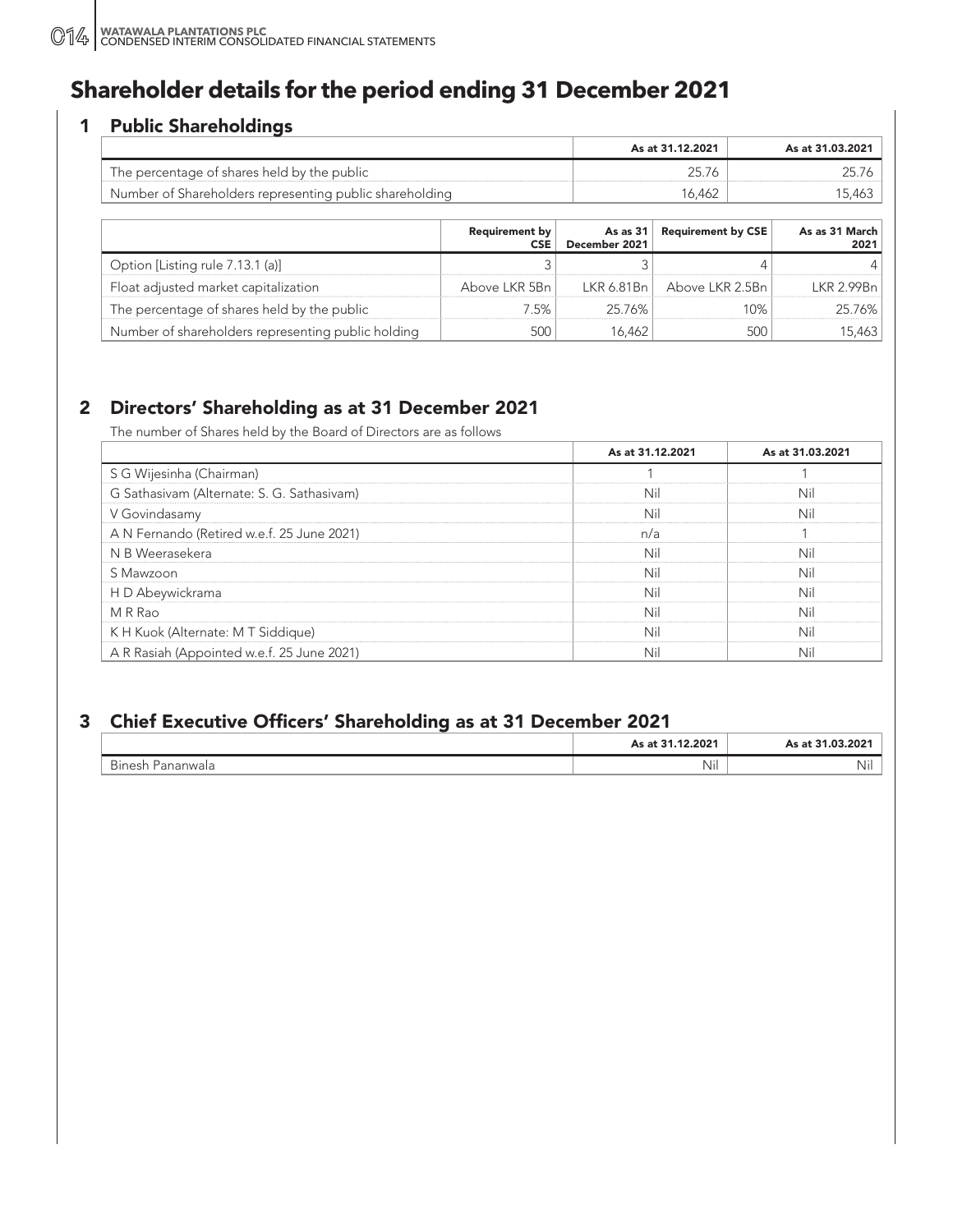|                                                      | 31st December 2021 |          | 31 st March 2021         |          |  |
|------------------------------------------------------|--------------------|----------|--------------------------|----------|--|
| <b>Name</b>                                          | No of Shares       | % of the | <b>No of Shares</b>      | % of the |  |
|                                                      | Held               | holding  | Held                     | holding  |  |
| Sunshine Wilmar (Private) Limited                    | 150,937,043        | 74.24    | 150,937,043              | 74.24    |  |
| Sampath Bank PLC/Senthilverl Holdings (Pvt) Ltd      | 8,554,244          | 4.21     | 9,930,000                | 4.88     |  |
| Seylan Bank PLC/ DR.T.Senthilverl                    | 4,829,780          | 2.38     | 9,592,412                | 4.72     |  |
| K.C. Vignarajah                                      | 2,449,592          | 1.20     | 2,415,529                | 1.19     |  |
| Vyjayanthi & Company Limited                         | 1,011,674          | 0.50     | 1,011,674                | 0.50     |  |
| Deustche Bank AG Singapore A/C 02                    | 798,480            | 0.39     | 948,480                  | 0.47     |  |
| W.W.D.D.S.Perera                                     | 725,000            | 0.36     |                          |          |  |
| T.T.T.AL-Nakib (Deceased)                            | 700,000            | 0.34     | 700,000                  | 0.34     |  |
| M.Z.H.Hashim                                         | 648,565            | 0.32     | 490.250                  | 0.24     |  |
| N. Muljie                                            | 559,354            | 0.28     | 559,354                  | 0.28     |  |
| G. Rajendren                                         | 500,000            | 0.25     |                          |          |  |
| M.I. Abdul Hameed                                    | 354,085            | 0.17     | 354.085                  | 0.17     |  |
| J. B. Cocoshell (Pvt) Ltd                            | 307.871            | 0.15     | 466,340                  | 0.23     |  |
| W.D.N.H. Perera                                      | 280,200            | 0.14     |                          |          |  |
| Cocoshell Activated Carbon Company (Private) Limited | 250,000            | 0.12     | 282,694                  | 0.14     |  |
| Seylan Bank PLC/W.D.N.H.Perera                       | 221,460            | 0.11     |                          |          |  |
| Union Investments Private LTD                        | 220,881            | 0.11     | 220,881                  | 0.11     |  |
| S. Vignarajah                                        | 219,675            | 0.11     | 262,000                  | 0.13     |  |
| M.A.M.A.Akram                                        | 215,000            | 0.11     |                          |          |  |
| Dialog Finance PLC/R.Gukenthiran                     | 200,000            | 0.10     | $\overline{\phantom{a}}$ |          |  |
| Sub Total                                            | 173,982,904        | 85.58    | 178,170,742              | 87.64    |  |
| <b>Other Shareholders</b>                            | 29,325,730         | 14.42    | 25,137,892               | 12.36    |  |
| <b>Grand Total</b>                                   | 203,308,634        | 100.00   | 203,308,634              | 100.00   |  |

### 4 Twenty (20) largest shareholders as at

### 5 Stated Capital

Stated capital is represented by share in issue as given below

|                              | As at 31.12.2021 | As at 31.03.2021 |
|------------------------------|------------------|------------------|
| <sup>1</sup> Ordinary Shares | 203,308,633      | 203,308,633      |
| Golden Share                 |                  |                  |
| <b>Total Shares</b>          | 203,308,634      | 203,308,634      |

### 6 Market Price & Trading Informations

|                                | As at 31.12.2021 | As at 31.03.2021 |
|--------------------------------|------------------|------------------|
| Highest during the period(LKR) | 135 U.           |                  |
| Lowest during the period(LKR)  | 55.60            |                  |
| 'Closing price (LKR)           | 30 U.            |                  |

|                             |               | Quarter ended 31 Dec 2021   Quarter ended 31 Mar 2021 |
|-----------------------------|---------------|-------------------------------------------------------|
| No. of Transactions         | 22,804        |                                                       |
| No. of shares traded        | 35.165.589    |                                                       |
| Value of Shares Traded(LKR) | 3.169.537.797 |                                                       |